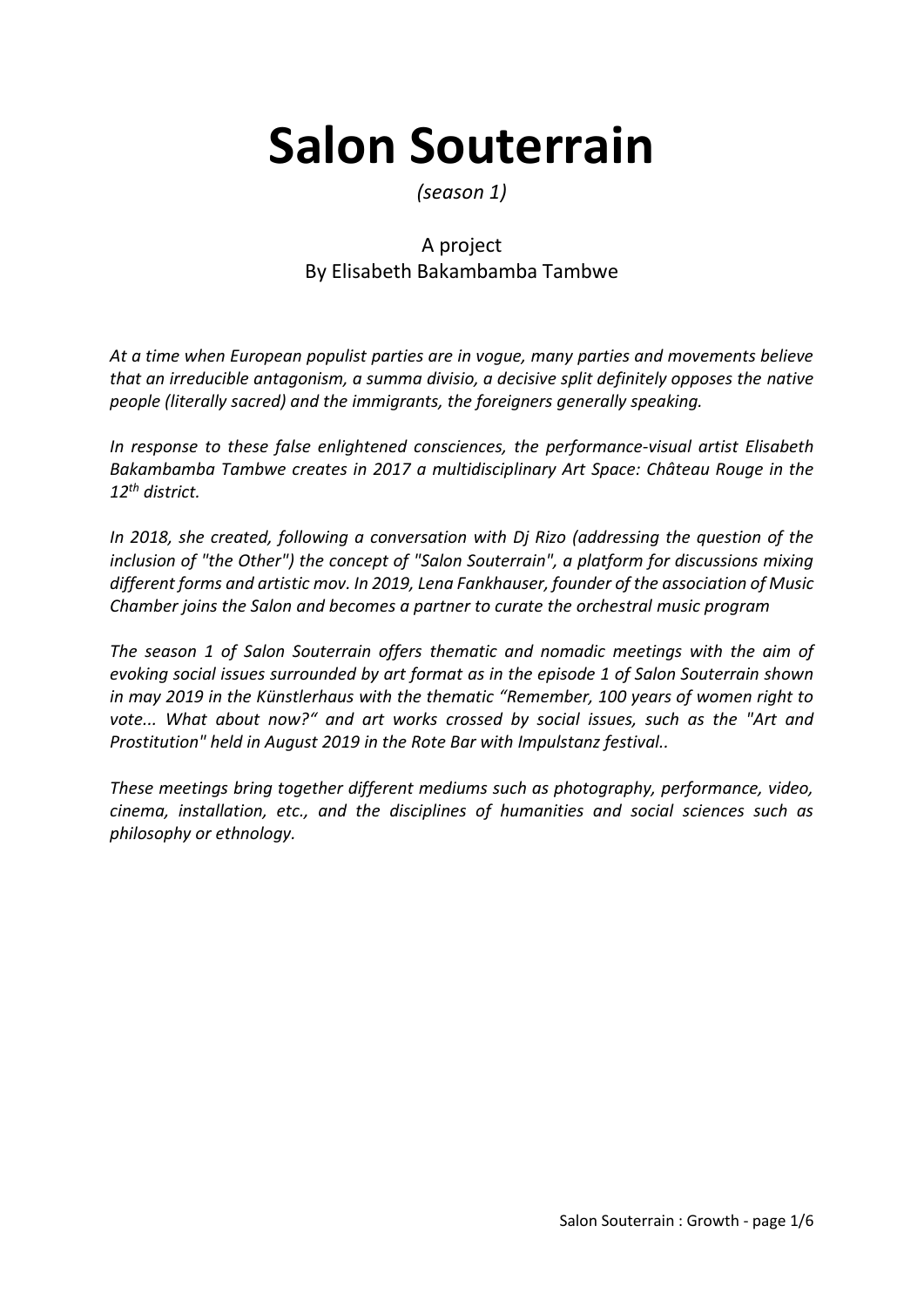## **Thematic:**

# **GROWTH**

## **8 th, 9th and 10th of November 2019. In corporation with Wien Modern and Ensemble Kontrapunkte**

*In collaboration with "Les Lunes Bergers", a publishing house of books-objects that offers a stage space to take away. The totem object in limited series represents in a device of readingmanipulation the heart of each problematic dealt by Salon Souterrain.* 

*For this edition the thematic is : GROWTH*

*«We live in a highly academic age, although we ritually deny it. At present we have almost completely domesticated art, whether private or public, and created an art simply to serve our most ordinary needs {...} visual art has become a kind of industrialized agriculture , mechanical harvesting of popular seeds of high culture».*

*Get out, Stay away, Come back, Richard Nonas*

*The cultural displaced by the notions of disposable and interchangeable, and subject to issues of mass production, opposes the rare, the precious, and more, the persistent. The entertainment provided by the cultural object as an object of consumption, efficient and fast is to be compared to the effects of sugar, quickly digested, ephemeral satisfaction, but powerful. Now, without residual, the emptiness that follows, pushes to repetition, re-gurging again to avoid the lack of this excitement, to the point of obesity.*

*Thus, how can we find this essential nucleus, perhaps that which is of the order of the corpse, as if to find a response of opposition to the speed and erasure of the persistent, in a superabundance of indistinctly talkative signs?*

*« What is meant by "more" reduces the essential » ( E. Tambwé).* 

*Should we go back and meet the founding myths, or should we, in the manner of an archaeologist keep leftovers of a method of production?*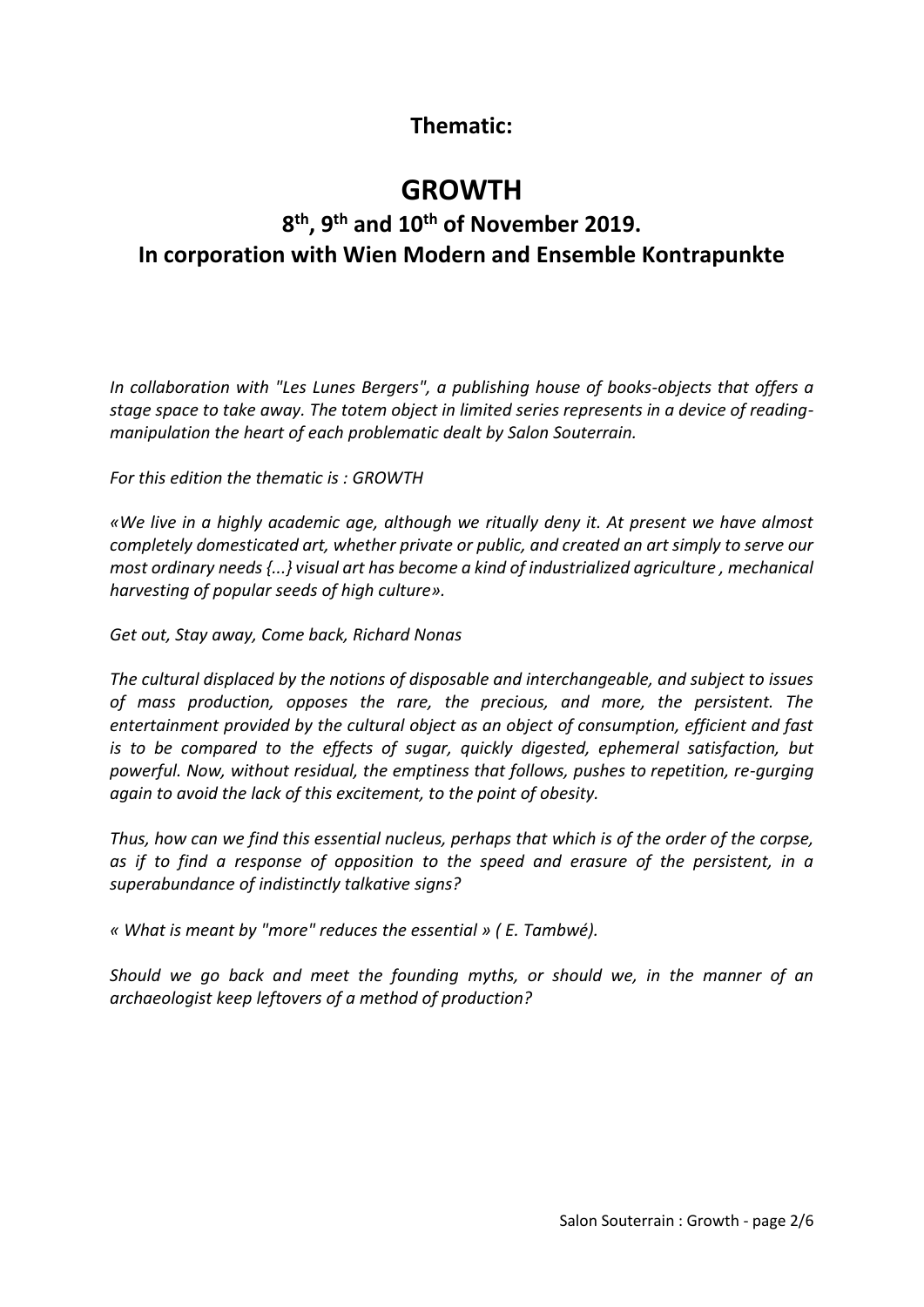## DAY ONE: 8<sup>th</sup> of November 2019

SALON SOUTERRAIN: GROWTH I

MINIMAL NIGHT MUSIC

#### **22:00**

**Kulturraum Gleis 21, Bloch-Bauer Promenade 22, 1100 Wien**

#### **Ensemble Kontrapunkte** |**DJ Functionist** | **Lena Fankhauser** Viola |**Cléo Duplan** Installation

|**Lunes Bergers** Book-object |**Eduardo Trivino Cely** Film-/Photoprojection | **Kids of the Diaspora** Modedesign

Augusta Read Thomas: *Dancing Helix Rituals* für Violine, Klarinette und Klavier (2007) – 6´ Guillaume Connesson: *Adams Variations* für Violine, Klarinette, Violoncello und Klavier (1994) – 4´ DJ Functionist / Lena Fankhauser: *Electronic Interlude* Augusta Read Thomas: *Acrobats* für Violine, Violoncello, Flöte, Bassklarinette und Klavier (2018) – 6´ Guillaume Connesson: *Toccata* für Harfe solo (2003) – 4´ Guillaume Connesson: *Les Chants de l'Atlantide No. 1: Au-delà des colonnes d'Héraclès* für Violine und Klavier (2007) 6´ DJ Functionist / Lena Fankhauser: *Electronic Interlude* Guillaume Connesson: *Toccata Nocturne* für Flöte und Violoncello (2002) – 3´ Guillaume Connesson: *Les Chants de l'Atlantide No. 2: Le Temple de Poséidon* (2007) – 6´ Guillaume Connesson: *Disco Toccata* für Klarinette und Violoncello (1994) – 3´ DJ Functionist / Lena Fankhauser: *Electronic Interlude* Guillaume Connesson: *Les Chants de l'Atlantide No. 3: Le jugement de dix rois* (2007) – 5´ Guillaume Connesson: *Techno Parade* für Flöte, Klarinette und Klavier (2002) – 5´

Curated by Gottfried Rabl, Lena Fankhauser and Elisabeth Bakambamba Tambwe | Production Ensemble Kontrapunkte | Coproduktion Salon Souterrain / ChateauRouge.at / (CH)amber and Wien Modern | With friendly support from Stadt Wien Kultur, kültür gemma!, Grüne Bildungswerkstatt, Kulturen in Bewegung | Cooperation Radio Orange | Thanks to Esther Ojo (Photography)

## DAY TWO: 9<sup>th</sup> of November 2019

SALON SOUTERRAIN: TALK

**21:30**

**Kulturraum Gleis 21, Bloch-Bauer Promenade 22, 1100 Wien**

#### **Marino Formenti** in conversation with **Elisabeth Bakambamba Tambwe** (in English)

«We live in a highly academic age, although we ritually deny it. At present we have almost completely domesticated art, whether private or public, and created an art simply to serve our most ordinary needs [...] Visual art has become a kind of industrialized agriculture, mechanical harvesting of popular seeds of high culture.» (Richard Nonas: *Get out, Stay away, Come back)*

Curated by Elisabeth Bakambamba Tambwe | Production Ensemble Kontrapunkte | Coproduction Salon Souterrain / ChateauRouge.at / (CH)amber und Wien Modern | With friendly support from kültür gemma!, Grüne Bildungswerkstatt, Kulturen in Bewegung | Cooperation Radio Orange | Thanks to Esther Ojo (Photography)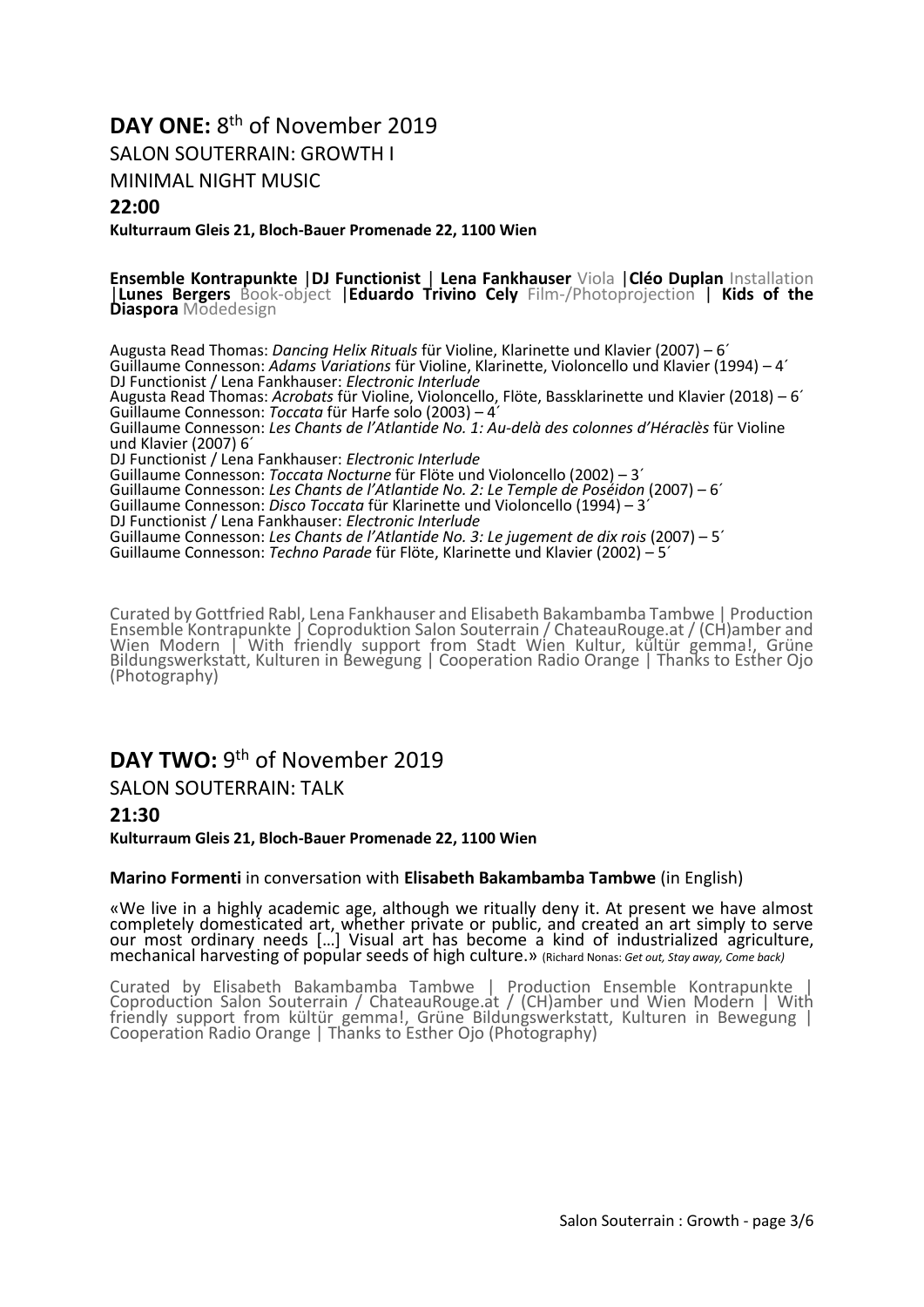## DAY TWO: 9<sup>th</sup> of November 2019

MINIMAL NIGHT MUSIC

SALON SOUTERRAIN: GROWTH II

#### **22:00**

**Kulturraum Gleis 21, Bloch-Bauer Promenade 22, 1100 Wien**

**Ensemble Kontrapunkte** | **Gottfried Rabl** Leitung | **Philippe Riéra** Tanz, Performance | **Cléo Duplan** Installation | **Lunes Bergers** Bookobject | **Eduardo Trivino Cely** Film/Photoprojection | **Kids of the Diaspora** Modedesign

Petra Stump-Linshalm: *Wändelesen* für Altflöte, Bassklarinette und Violoncello (2016–2017)  $-10$ <sup> $'$ </sup> Mirela Ivičević: *S.sucht / this is a love song* für Sextett (2014) – 7´ Guillaume Connesson: *Sextet* (1998) – 14´

Gérard Grisey: *Stele* für zwei große Trommeln (1995) – 6´ George Crumb: *Songs, Drones and Refrains of Death* für Bariton, Quintett und Verstärkung  $(1968) - 29'$ 

Curated by Gottfried Rabl, Lena Fankhauser and Elisabeth Bakambamba Tambwe | Production Ensemble Kontrapunkte | Coproduktion Salon Souterrain / ChateauRouge.at / (CH)amber and Wien Modern | With friendly support from Stadt Wien Kultur, kültür gemma!, Grüne Bildungswerkstatt, Kulturen in Bewegung | Cooperation Radio Orange | Thanks to Esther Ojo (Photography)

### **DAY THREE:** 10th of November 2019

SALON SOUTERRAIN: TALK

#### **21:30**

**Musikverein, Hölzerner Saal, Musikvereinsplatz 1, 1010 Wien**

Panel Discussion with **Arya Amir, Silvia Bulgheresi** and **Cléo Duplan** | **Cedrik Fermont** Moderation (in English)

The cultural world, when displaced by the notions of the disposable and interchangeable, becomes subjected to issues of mass production and consumption which oppose the rare, the precious, and the enduring. Cultural entertainment can sometimes be seen as an object of consumption; efficient and fast-paced, and can be compared to the effects of sugar – quickly digested and giving instant satisfaction. The emptiness which follows causes a desire for repetition, to indulge anew in order to avoid the oncoming absence of excitement. Thus, how can we find the essential kernel of the enjoyment of culture as a response to counter this need for speedy satisfaction and overabundance? What is meant by «more» diminishes the essential. (Elisabeth Bakambamba Tambwe, Cléo Duplan)

Curated by Elisabeth Bakambamba Tambwe | Production Ensemble Kontrapunkte | Coproduction Salon Souterrain / ChateauRouge.at / (CH)amber und Wien Modern | With friendly support from kültür gemma!, Grüne Bildungswerkstatt, Kulturen in Bewegung | Cooperation Radio Orange | Thanks to Esther Ojo (Photography)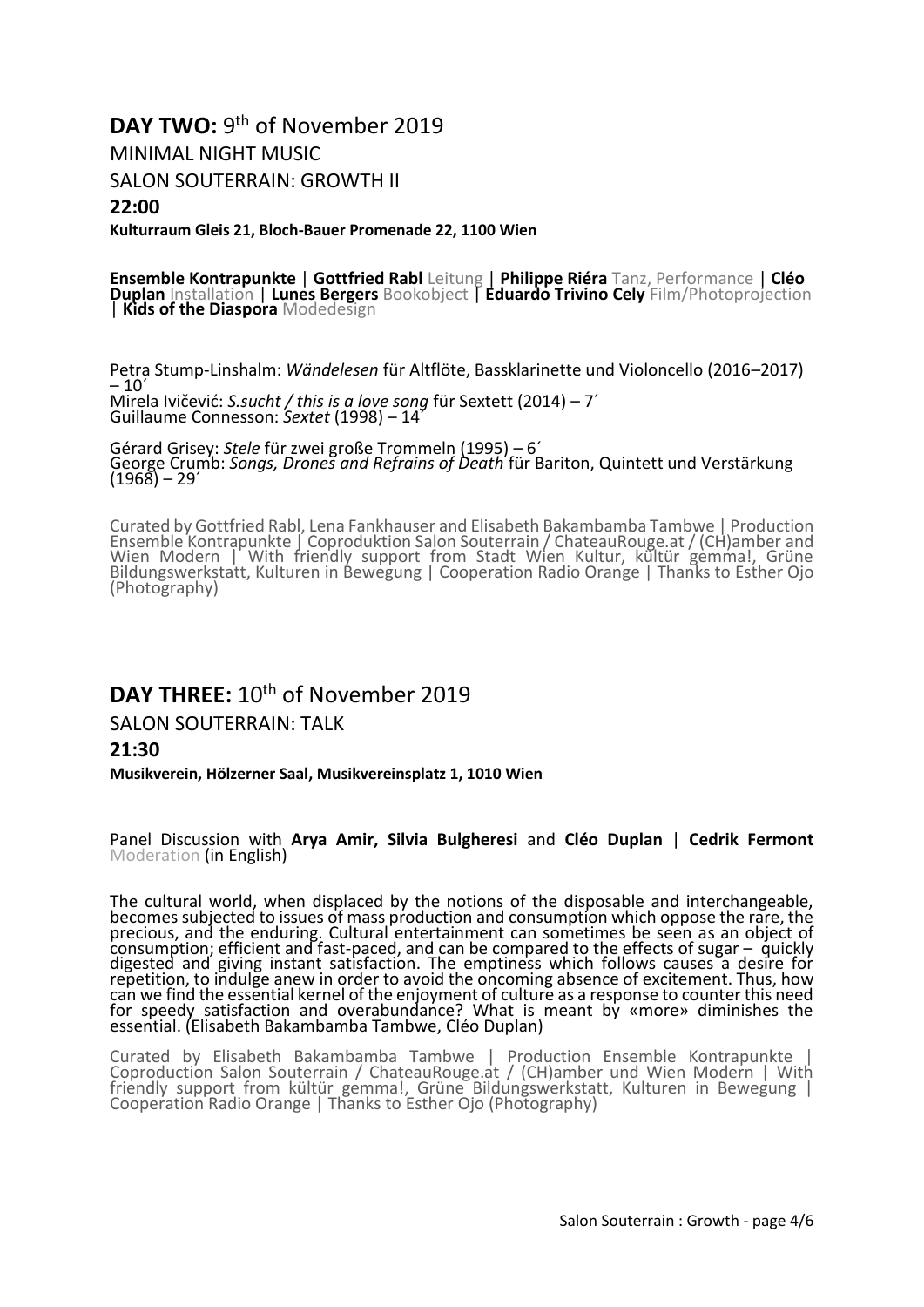## DAY THREE: 10<sup>th</sup> of November 2019

#### SALON SOUTERRAIN: GROWTH III

#### **21:30**

#### **Musikverein, Gläserner Saal, Musikvereinsplatz 1, 1010 Wien**

**Ensemble Kontrapunkte** | **Gottfried Rabl** Leitung | **Philippe Riéra** Tanz, Performance | **Cléo Duplan** Installation | **Lunes Bergers** Bookobject | **Eduardo Trivino Cely** Film/Photoprojection | **Kids of the Diaspora** Modedesign

Julia Wolfe: *singing in the dead of night* für Sextett (2008) – 18´ Morton Feldman: *Routine Investigations* für Sextett (1976) – 8´ Steve Reich: *Runner* für Ensemble (2016) – 16´ — Während der Pause: DJ Functionist / Lena Fankhauser Annamaria Kowalsky: *Rhizom* für Ensemble (2019 UA) – 14´ Anna Thorvaldsdottir: *Hrím* für Ensemble (2009–2010) – 9´ Guillaume Connesson: *Night-Club* für Ensemble (1995) – 12´

Curated by Gottfried Rabl, Lena Fankhauser and Elisabeth Bakambamba Tambwe | Production Ensemble Kontrapunkte | Coproduktion Salon Souterrain / ChateauRouge.at / (CH)amber and Wien Modern | With friendly support from Stadt Wien Kultur, kültür gemma!, Grüne Bildungswerkstatt, Kulturen in Bewegung | Cooperation Radio Orange | Thanks to Esther Ojo (Photography)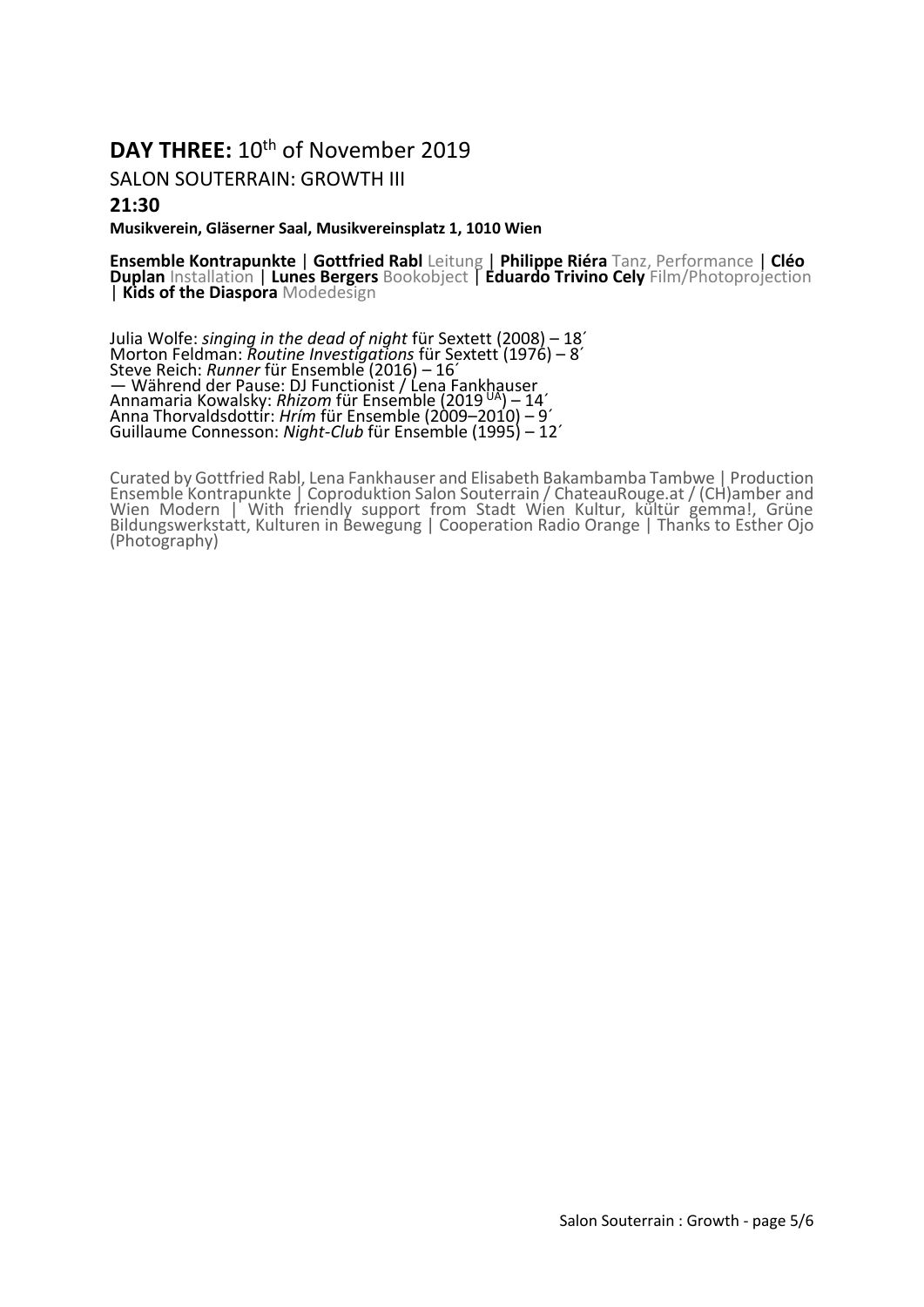## **Artists Guests:**

**Cléo Duplan : Art Installation -** An installation of art composed of "waste of slowness, or drawn shrouds" will be put in place.

Pencil drawings on very fine and fragile paper, hanging, floating, almost disappeared. Relics, a lynx, a Tasmanian tiger, a Saharan leather gourd, a feather scarf ... ghostly signs of a possible myth, as objects carrying a forgotten history. Drawing is like a game field. Narrative figures as in storytellers and illustrations build a set that I love to explore without any obvious codes or dogmas. Many layers of stylistic devices are hidden, mise en abime, conflicting and corrolating with one another. Indeed, this apparent chaos is structured by a masked logic. Through my craft i navigate between nightmares and high lights of magic. It is a place where monsters are divine, and being spontanious is a chosen pathern. Working as in series, patherns become bodies as in pack of wolves, sorcers and pieces of woods.

**Eduardo Trivino Cely** - He is currently continuing his studies at the Akademie der Bildenden Kunst Wien at the Bildenden Kunst Institute and at the Universität für angewandte Kunst at the Medien Kunst Institute. In his working part he works in the part of Video Design at the Rabenhof Theater. On the other hand, he works with performance producers in the field of visual artist and visual installation, in the same way in cooperation with artists and music festivals.

**Philippe Riéra** – He is a theater director, choreographer, performer, founding member of SUPERAMAS. Currently artistic director of Huggy Bears, an Artist Friendly Platform in Vienna .

**Lena Fankhauser** - She is violist born in Montreal, Canada with a Bachelor and Master's degree from the Juilliard School of Music in New York. After receiving a scholarship for a postgraduate with Prof. Thomas Riebl at the Mozarteum in Salzburg, she played with Camerata Salzburg. In Vienna, she has played with many orchestras and ensembles including, Volksoper Vienna, Klangforum and RSO Vienna. She is currently a member of the Burgtheater and Koehne Quartet. Lena Fankhauser is the founder of her Verein, (CH)AMBER, an association for new music and is co-founder of Salon Souterrain.

**Gottfried Rabl** - Born in Vienna, Austria, he studied at the University of Music in Vienna (the former Academy of Music). He holds degrees in French horn, conducting and vocal coaching. After a one year conducting fellowship at the Sibelius Academy in Helsinki, Finland,, he started to perform with his own, highly successful contemporary music ensemble "Theatre of Silence" for several years, in which he appeared as conductor, pianist and composer.

After working shortly as a vocal coach at the Studio of the Vienna State Opera he started a close collaboration with Leonard Bernstein, during which Mr. Rabl served as musical assistant and editor of Bernstein's last opera "A Quiet Place". He subsequently pursued for several years post-graduate studies at Indiana University in the United States, where he also worked as conductor.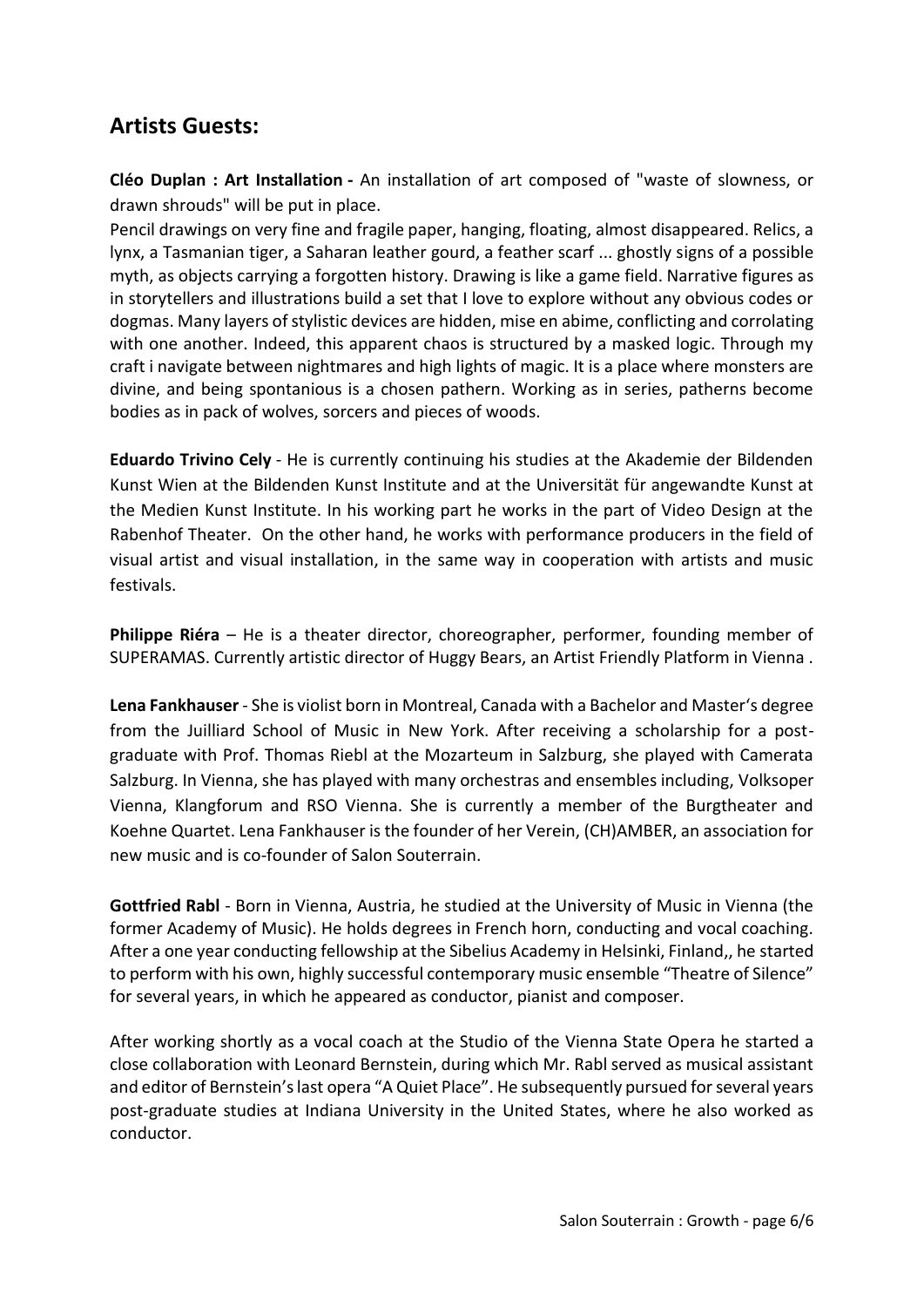## **Discussion Panel:**

**Silvia Bulgheresi** – She is Assistant Professor of Environmental Cell Biology and Principal Investigator in three Austrian Science Fund (FWF) projects at the Faculty of Life Sciences, University of Vienna. Since 2008, she has been teaching Microbial Symbioses and Epigenetics in the frame of several lecture and seminar series and in 2014 she received the venia docendi in Molecular and Cell Biology. Her research on symbiont reproduction challenged longestablished biology tenets and was published in high-ranking journals such as Nature Microbiology, Nature Communications and Current Biology. Silvia was invited speaker at several world-renowned scientific meetings, including four GRC Frontiers of Science and two American Society of Microbiology meetings.

https://archaea.univie.ac.at/research/silvia-bulgheresi-lab/

**Dr. Arya AMIR** – She studied theater, film and media sciences at the University of Vienna. In film studies her field of research is the north-Indian film industry ("Bollywood") and the stars it produces.

For about ten years she also worked in adult training.

Main interest:

Screen studies: In our current audiovisual landscape it is with a phenomenological approach that the relation between bodies and screens can be grasped in a prolific way.

Films: They touch all of us in a myriad of ways. One main focal point is the corporeal level in which they touch us. To be "immersed" in a film speaks directly to this kind of spectatorial corporeal engagement with a body on screen and the film body itself.

**Cléo Duplan -** She lives and works in Marseille. She trained in scenography at the Ecole Nationale Supérieure des Arts Décoratifs in Paris, then did a training in art publishing and artist's book at the Jean Monnet University of St Etienne. Her plastic practices are diverse, theatrical scenographies, masks, drawings, illustrations and installations. Paper is his favorite material. Recently, she founded the "Lunes Bergers", a publishing house of book-objects and curiosities of paper in limited series.

## **Moderation:**

**Cedrik Fermont** – known as C-drík or Kirdec, he was born in Zaire, Democratic Republic of Kongo, and lives at the moment in Berlin. C-drík grew up in Belgium and Netherlands before he moved to Germany. He studied electroacoustic music in Belgium, under the direction of Annette Vande Gorne. Cedrik Fermont is, since 1989, active in several music projects such as Črno Klank, Axiome, Tasjiil Moujahed as well as a solo artist. He has collaborated with dozens of musicians from the free improvised, noise and electroacoustic music scenes.

He is the manager for Syrphe, an online platform for alternative musicians from Asia and Africa..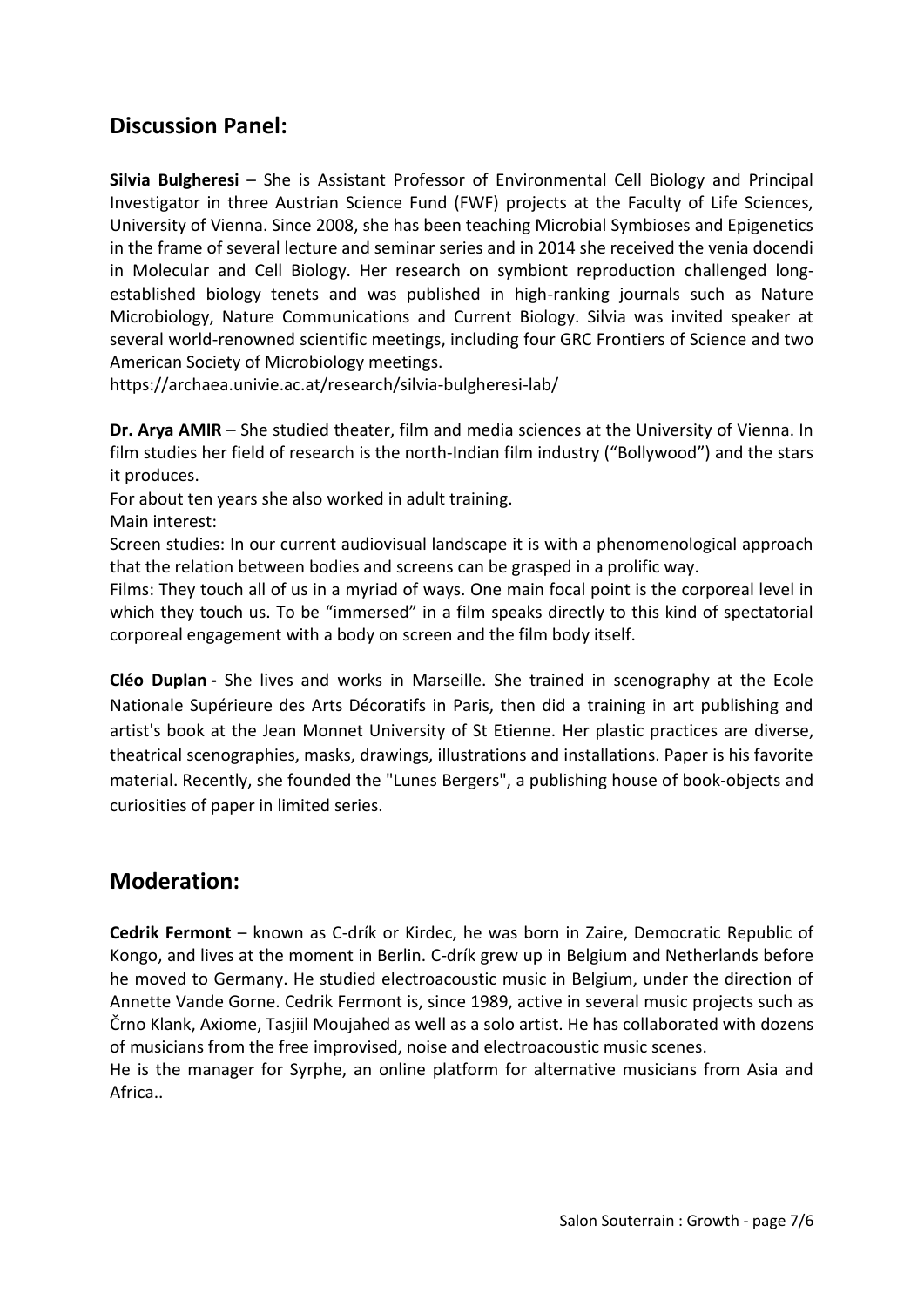**Marino Formenti** – He is considered to be one of the most interesting musicians of his generation. Praised by the Los Angeles Times as "a Glenn Gould for the 21st Century", his dedication to the new and the unexpected leads him to develop constantly new concert experiences and unexampled projects.

His performances include interpretations of most recent works, improvisations and individual reflections on classical masterpieces; his most recent projects include often non-western and popular forms of music.

Das Ensemble Kontrapunkte geht für Wien Modern in den Untergrund. Und das nicht nur zwei Nächte lang im neuen Sonnwendviertel beim Hauptbahnhof (s. 08.+09.11.), sondern auch in seinem alten Hauptquartier im Ersten Bezirk – of all places. Auslöser war die transformierende Begegnung des 1965 gegründeten Ensembles mit dem 2018 gegründeten Salon Souterrain, einem Format des Underground-Kunstraums Chateau Rouge. Dahinter stehen die aus dem Kongo und Frankreich stammende Elisabeth Bakambamba Tambwe, die als Performance-Künstlerin in Wien seit Längerem Furore macht, und die Kanadierin Lena Fankhauser, Bratschistin des Koehne Quartet und Gründerin von (CH)amber – Verein für neue Kammermusik. Als Reaktion auf aktuelle Dynamiken sozialer Ausgrenzung in der europäischen Gesellschaft versteht sich Salon Souterrain ganz dezidiert als Ort der Gastfreundschaft, als Schmelztiegel von Menschen, Stilen und Ideen sowie als offene Plattform für alle Kulturen und für systematischen Dialog. Mit liebevoll ausgewählten PerformerInnen, KünstlerInnen, AktivistInnen, DesignerInnen, WissenschaftlerInnen etc. wird an den drei Abenden das Festivalthema Wachstum bearbeitet – mit der Offenheit für Überraschungen, die den unkonventionellen Charme des Salon Souterrain ausmacht. Wachstum und Veränderung zeigen sich aber nicht zuletzt auch in der erstmaligen Zusammenarbeit des Ensembles mit zwei jungen Dirigentinnen aus den Masterclasses mit Marin Alsop (s. 01.–03.11.).

Thanks to the designer Kids of the Diaspora. the video maker Eduardo Trivino Cely, the photograph Esther Ojo and Philip Riera for the dramaturgy support

In cooperation with: Wienwoche – Festival for Art and Activism, Grüne Bildungswerkstat, kültür gemma!, Kulturen in bewegung and Radio Orange.